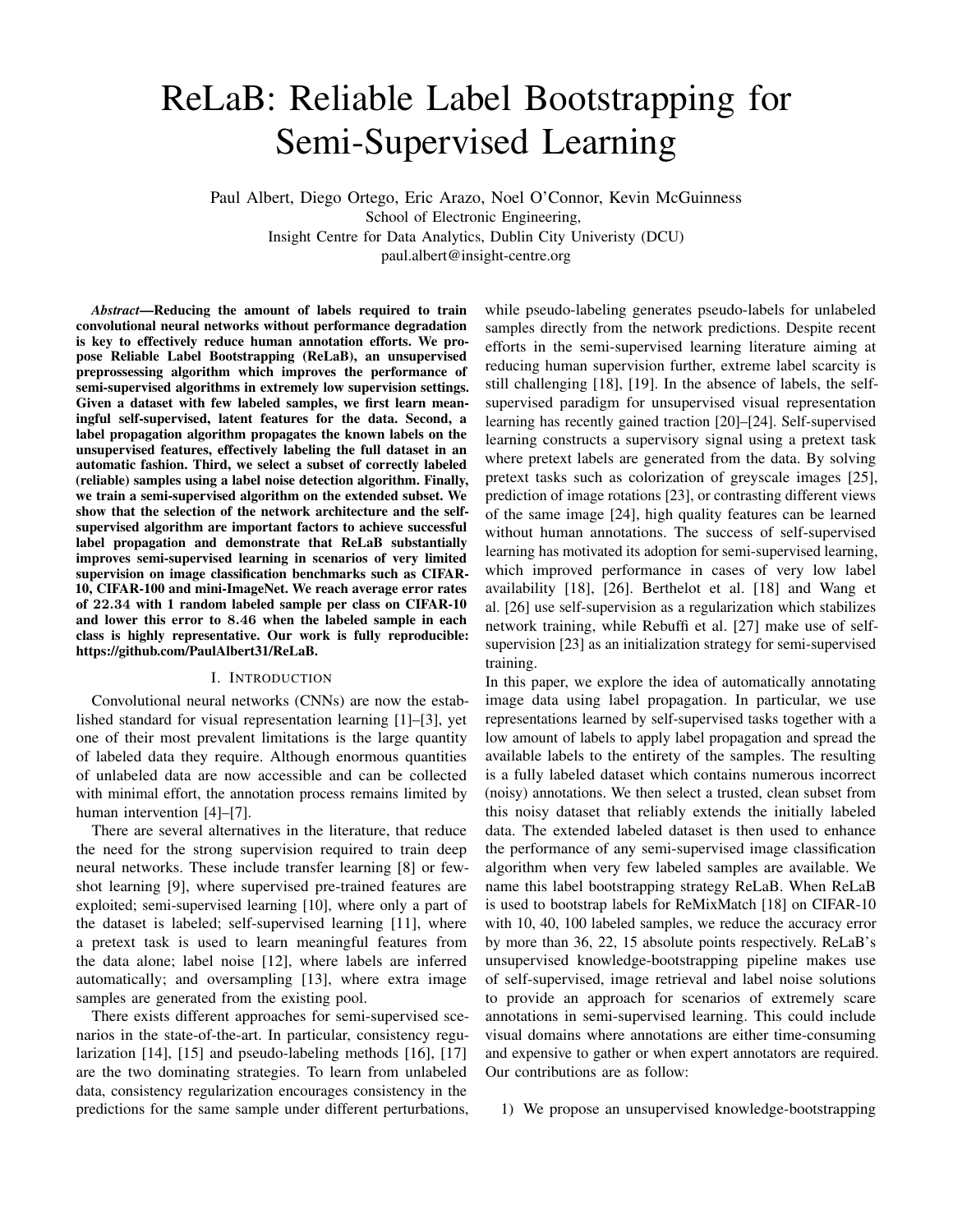pipeline which enhances the performance of semisupervised algorithms when very few labeled samples are available.

- 2) We propose a reliable sample selection method in the presence of label noise induced by label propagation. The method is robust to class and noise imbalance.
- 3) We evaluate the importance of good self-supervised features for label propagation, and demonstrate the superiority of our approach when dealing with featurebased label noise generated by label propagation.

# II. RELATED WORK

## *A. Semi-supervised learning*

Semi-supervised learning seeks to reduce human supervision by jointly learning from sparsely labeled data and extensive unlabeled data. Semi-supervised learning has evolved rapidly in recent years by exploiting two distinct strategies [10]: consistency regularization and pseudo-labeling.

*a) Consistency regularization:* promotes consistency in the network's predictions for the same unlabeled sample altered by different perturbations. Notable examples of consistency regularization algorithms are VAT [28] where samples are perturbed by virtual adversarial attacks, Mean Teacher [15] where a teacher network is built from the exponential moving average of the student network weights to produce perturbed predictions, and ICT [29] which encourages predictions of interpolated samples to be consistent with the interpolation of the predictions. Berthelot et al. propose MixMatch [14], where perturbed predictions are generated by means of dataaugmented, sharpened labels and where labeled and unlabeled examples are mixed together using Mixup [30]. MixMatch was extended in ReMixMatch [18] by exploiting distribution alignment [31] and an augmentation anchoring policy.

*b) Pseudo-labeling:* directly exploits the network predictions on unlabeled samples by using them as labels (pseudolabels) to regularize training. Lee et al. [32] propose an early attempt at pseudo-labeling, limited to a finetuning stage on a pre-trained network. Shi et al. [33] derive certainty weights for unlabeled samples from their distance to neighboring samples in the feature space. Arazo et al. [17] have shown that a pure pseudo-labeling without using consistency regularization can reach competitive performance when addressing confirmation bias [34]. Interestingly, Iscen et al. [35] proposed a labelpropagation based strategy for semi-supervised learning. In particular, they estimate pseudo-labels using both the network prediction and label-propagation on the current features of the network, producing two different supervised objectives.

# *B. Self-supervised learning*

Self-supervised learning defines proxy or pretext tasks to learn useful representations without human intervention [11]. Context prediction [21], colorization [25], puzzle solving [36], instance discrimination [37], image rotation prediction [23], interactive clustering [38], optimal transport [20], image transformation prediction [39] and construction of local neighborhoods [40] are some examples of pretext tasks. Unsupervised

contrastive learning has recently emerged as the new standard for representation learning [24], [41] where a given sample is encouraged to have similar features to augmented versions of itself and dissimilar representations to other samples in the dataset.

Recent contributions shows that coupling self-supervised and semi-supervised learning can increase the accuracy when few labels are available. Rebuffi et al. [27] use RotNet [23] as a network initialization strategy, ReMixMatch [18] exploits RotNet [23] together with their semi-supervised algorithm to achieve stability with few labels, and EnAET [26] leverage transformation encoding from AET [39] to improve the consistency of predictions on transformed images.

# *C. Label propagation for semi-supervised learning*

Label propagation processes stem from the image retrieval literature. Diffusion [42]–[44] constructs a pairwise affinity matrix, relating images to each other using meaningful features before diffusing the affinity values to the entirety of the graph. In the case of label propagation, the image retrieval objective is reformulated as a label propagation objective which transfers the information from labeled data to an unlabeled dataset [45]. The diffusion result can be directly used to estimate labels and finetune pre-trained networks in few-shot learning [9] or to define pseudo-labels for semi-supervised learning [35]. Other attempts using label propagation for semi-supervised learning include dynamically capturing the manifold's structure and regularize it to form compact clusters which facilitate class separation [46] or to encourage random walks ending in the same class they started from, while penalizing different class endings [47].

## *D. Label noise*

Label noise is a topic of increasing interest for the community [48], which aims at limiting the degradation of CNN representations when learning in label noise conditions [49]. Label noise algorithms can be categorized in four different approaches: loss correction [50]–[52], relabeling [53]–[55], semi-supervised [56], [57] and regularization [30], [58]. Loss correction algorithms reduce the contribution of the incorrect or noisy labels in the training objective by approximating true labels at sample [52], [58], [59] or class level [51], [60] or by weighing down noisy samples in the loss [50], [61], [62]. Relabeling methods [53], [55] iteratively update noisy labels to an estimation of the true label. Semi-supervised methods detect the noisy samples before discarding their labels and exploit the resulting unlabeled content in a semi-supervised setup [56], [57], [63], [64]. Finally, strong regularization such as Mixup [30] enables robustness to label noise without explicitly addressing it. A recurrent paradigm used to identify clean samples is the small loss trick [50], [53], [59], [64] where clean samples exhibit a lower loss early in the training since they are often easier to learn.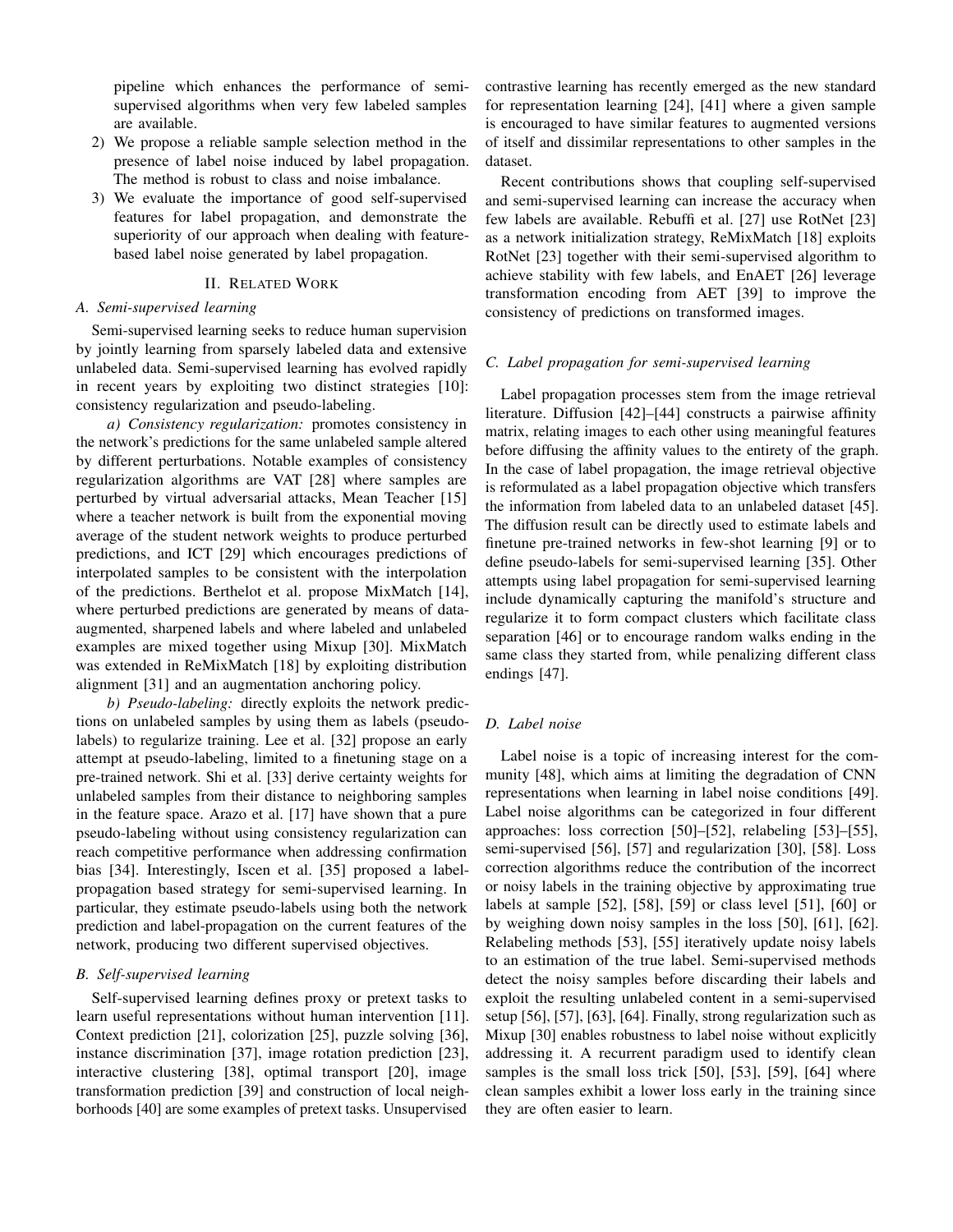

Fig. 1. Reliable Label Bootstrapping (ReLaB) overview (best viewed in color). Unlike traditional SSL (bottom) that directly uses the labeled examples provided (*airplane*), ReLaB (top) bootstraps additional labels before applying SSL. Unsupervised learning using labeled (black) and unlabeled (gray) samples is done to obtain discriminative representations. Label propagation on unsupervised representations propagates the few labeled examples to all samples. This leads to both correct (green) and incorrect (red) labels. A sample selection is finally performed to avoid noisy labels (some will unavoidably be selected) and create a reliable extended labeled set.

# III. RELIABLE LABEL BOOTSTRAPPING FOR SEMI-SUPERVISED LEARNING

We formulate a semi-supervised classification task for C classes as learning a model  $h_{\psi}$  given a training set  $\mathcal D$  of N samples. The dataset consists of the labeled set  $\mathcal{D}_l = \{(x_i, y_i)\}_{i=1}^{N_l}$ with corresponding one-hot encoded labels  $y_i \in \{0,1\}^C$  and the unlabeled set  $\mathcal{D}_u = \{x_i\}_{i=1}^{N_u}$ ,  $N = N_l + N_u$  the total number of samples. We consider a CNN for  $h_{\psi}: \mathcal{D} \to [0, 1]^C$ , where  $\psi$  denotes the model's parameters. The network is comprised of a feature extractor  $h_{\psi_f} : \mathcal{D} \to \Phi$  with parameters  $\psi_f$ , mapping the input space to the feature space  $\Phi$ , and a classifier  $h_{\psi_c} : \Phi \to [0, 1]^C$  with parameters  $\psi_c$ .

We address the case where  $\mathcal{D}_l$  contains a low number of samples. We propose to extend  $\mathcal{D}_l$  to a larger dataset  $\mathcal{D}_r$  of size  $N_r > N_l$  by automatically labeling samples from  $\mathcal{D}_u$ . To do so, we propagate labels from  $\mathcal{D}_l$  to  $\mathcal{D}_u$  using self-supervised features learned on D. This results in an automatically labeled set  $\hat{\mathcal{D}} = \mathcal{D}_l + \hat{\mathcal{D}}_u$  with the samples from  $\hat{\mathcal{D}}_u$  having now been approximately annotated. We build  $\mathcal{D}_r$  by aggregating  $\mathcal{D}_l$  and by selecting correctly annotated (reliable) samples from the propagated labels from  $\hat{\mathcal{D}}_u$  using label noise methodologies. Training on  $\mathcal{D}_r$  greatly improves the performance of semisupervised algorithms when very few labels are available. Figure 1 presents and overview of our proposed approach.

## *A. Label propagation on self-supervised features*

Knowledge transfer from the labeled set  $\mathcal{D}_l$  to the unlabeled set  $\mathcal{D}_u$  is implicitly done by semi-supervised learning approaches as the network predictions for  $\mathcal{D}_u$  can be seen as estimated labels. With few labeled samples however, it is difficult to learn useful initial representations from  $\mathcal{D}_l$  and performance is substantially degraded [18] (see Subsection IV-E).

Conversely, we propose to learn a set of descriptors in an unsupervised manner and subsequently propagate the labels on the data manifold, in order to retrieve additional labels for the unlabeled data. We adopt the established graph diffusion algorithm [35], [42], [43], [65], [66] for label propagation. We formulate the label propagation problem in a similar fashion than [35] except that we study the estimation of  $\tilde{y}$  as a label

propagation task using unsupervised visual representations learned from all samples in  $D$ . In particular, we learn a feature extractor  $h_{\varphi_f}$  using self-supervision to obtain classdiscriminative image representations [11] and subsequently propagate labels from the  $N_l$  labeled images to estimate labels  $\tilde{y}$  for the  $N_u$  unlabeled samples. We do so by solving a label propagation problem based on graph diffusion [35]. First, the set of descriptors  ${v_i}_{i=1}^N$  are used to define the affinity matrix:

$$
S = D^{-1/2}AD^{-1/2},\tag{1}
$$

where  $D = diag(A1_N)$  is the degree matrix of the graph and the adjacency matrix A is computed as  $A_{ij} = (v_i^T v_j/||v_i|| ||v_j||)^{\gamma}$ if  $i \neq j$  and 0 otherwise.  $\gamma$  weighs the affinity term to control the sensitivity to far neighbors and is set to 3 as in [35]. The diffusion process estimates the  $N \times C$  matrix as:

$$
F = (I - \alpha S)^{-1} Y,\t(2)
$$

where  $\alpha$  denotes the probability of jumping to adjacent vertices in the graph and Y is the  $N \times C$  label matrix defined such that  $Y_{ic} = 1$  if sample  $x_i \in \mathcal{D}_l$  and  $y_i = c$  (i.e. belongs to the  $c$  class), where  $i$  ( $c$ ) indexes the rows (columns) in Y. Finally, the estimated one-hot label  $\tilde{y}_i$  is:

$$
\tilde{y}_{ic} = \begin{cases} 1, & \text{if } c = \arg \max_{c} \ F_{ic} \\ 0, & \text{otherwise} \end{cases}
$$

for each unlabeled sample  $x_i \in \mathcal{D}_u$ . The estimated labels allow the creation of the extended dataset with estimated noisy labels  $\tilde{\mathcal{D}} = \left\{ (x_i, \tilde{y}_i) \right\}_{i=1}^N$ , where  $\tilde{y}_i = y_i, \forall x_i \in \mathcal{D}_l$ .

#### *B. Reliable sample selection: dealing with noisy labels*

Propagating existing labels using self-supervised representations as described in Section III-A, results in estimated labels  $\tilde{y}_i$ that might be incorrect, i.e. label noise. Using noisy labels as a supervised objective on  $\tilde{\mathcal{D}}$  leads to performance degradation due to label noise memorization [35], [49]. Since the label noise in  $D$  comes from features extracted from the data, noisy samples tend to be visually similar to the seed samples which poses a challenging scenario as noise-robust, state-of-the-art training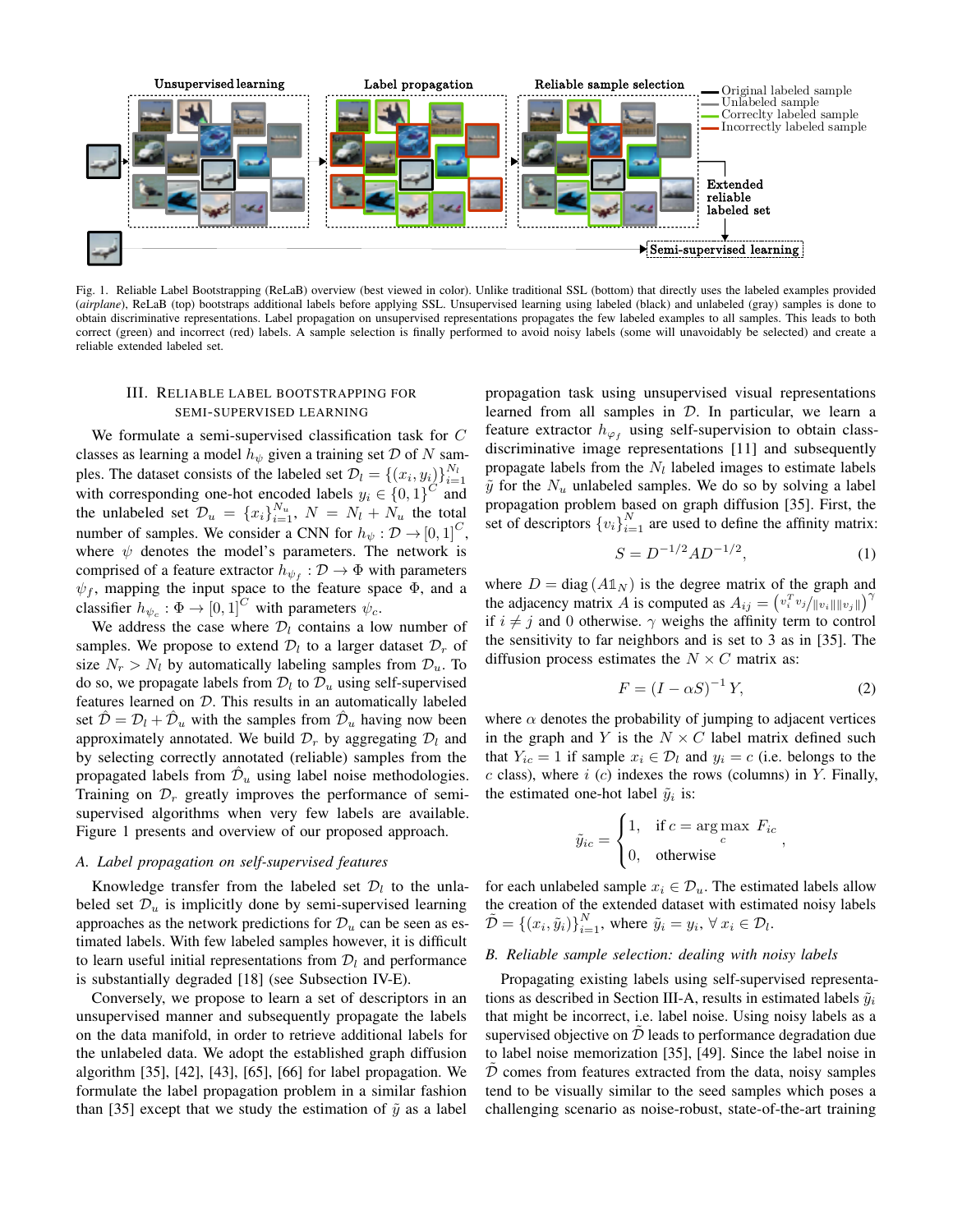TABLE I CLASS AND NOISE IMBALANCE AFTER APPLYING LABEL PROPAGATION

|                 |               | CIFAR-10                                                          | $CIFAR-100$ |                             |  |
|-----------------|---------------|-------------------------------------------------------------------|-------------|-----------------------------|--|
| $\frac{N_l}{C}$ | #sample       | noise ratio                                                       | #sample     | noise ratio                 |  |
| 4               |               | $4249 \pm 1726$ $24.14 \pm 10.42$ $472 \pm 161$ $50.52 \pm 16.79$ |             |                             |  |
| 10              | $4888 + 1367$ | $24.28 + 7.43$                                                    |             | $477 + 180$ $39.92 + 15.31$ |  |
| 25              |               | $4990 + 1036$ $9.50 + 6.90$                                       |             | $444 + 233$ $33.39 + 12.55$ |  |

strategies [30], [58], [59] experience important limitations (see Table IV). Moreover, we find that this label noise is unbalanced in terms of number of samples and different levels of noise in each class. We report in Table I the median and standard deviation for the number of sample per class (#samples) and noise ratio over the classes of CIFAR-10 and CIFAR-100 for different amounts of labeled samples in  $N_l$ . Using the small loss trick to select a subset of clean samples is commonly used in the label noise literature [56], [63], [64], [67], but the issues specific to label noise resulting from label propagation are not addressed in the label noise literature and pose additional challenges, see Section IV-C.

In particular, we identify clean samples using the crossentropy loss:

$$
\ell_i = -\tilde{y}_i^T \log h_{\psi}(x_i),\tag{3}
$$

with softmax-normalized logits  $h_{\psi}(x_i)$  and training with a high learning rate (small loss) which helps prevent label noise memorization [59] on the extended dataset  $\tilde{\mathcal{D}}$ . The reliable set  $\mathcal{D}_r = \{(x_i, \tilde{y}_i)\}_{i=1}^{N_r}$ , with  $N_r > N_l$ , is then created by selecting for each class c the  $N_l^c$  originally labeled samples for that class c in  $\mathcal{D}_l$  and the  $N_r^c - N_l^c$  samples in class c from  $\mathcal{D}_u$  with the lowest loss  $\ell_i$ .

Differently from previous works tackling synthetic noise [64], we find that the noise present in  $D$  makes the clean sample retrieval using the loss  $\ell_i$  during any particular epoch unstable and that the noise is class-unbalanced (see Table I), making it more challenging. We therefore impose the selection of a class-balanced clean subset and choose to average the network losses over the last  $T$  training epochs. This results in a clean, trusted subset which limits the label noise bias introduced to the semi-supervised algorithm. Table III shows that the knowledge we bootstrap in  $\mathcal{D}_r$  is not overly sensitive to  $N_r$ .

#### *C. Semi-supervised learning*

Unlike traditional learning from  $\mathcal{D}_l$  and  $\mathcal{D}_u$ , ReLaB provides semi-supervised algorithms with a (larger) reliable labeled set  $\mathcal{D}_r$  extended from the original (smaller) labeled set  $\mathcal{D}_l$ . The extension from  $\mathcal{D}_l$  to  $\mathcal{D}_r$  is done in a completely unsupervised manner and promotes a significant reduction of the error rates of SSL algorithms when few labels are given, e.g. in Table VII the 50.62% error of ReMixMatch [18] in CIFAR-10 for one labeled sample per class ( $N_l = 10$ ) is reduced to 8.46%.

## IV. EXPERIMENTS

# *A. Datasets and implementation details*

We experiment with three image classification datasets: CIFAR-10 [69], CIFAR-100 [69], and mini-ImageNet [70]. CIFAR (mini-ImageNet) data consists of 60K  $32 \times 32$  (84  $\times$  84) RGB images split into 50K training samples and 10K for testing. CIFAR-10 samples are organized in 10 classes, while CIFAR-100 and mini-ImageNet are in 100. We follow common practices for image retrieval [71], [72] and perform PCA whitening as well as  $L_2$  normalization on the features  $v$ before applying diffusion. We construct the reliable set  $\mathcal{D}_r$ by training for 60 epochs with a high learning rate (0.1) to prevent label noise memorization [59] and select the samples with the lowest loss per class at the end of the training. We average the per-sample loss over the last  $T = 30$  epochs of training. For the semi-supervised learning experiments, we always use a standard WideResNet-28-2 [3] for fair comparison with related work. We combine our approach with state-ofthe-art pseudo-labeling [17] and consistency regularizationbased [18] semi-supervised methods to prove the stability of ReLaB when applied to different semi-supervised strategies. We use the default configuration for pseudo-labeling<sup>1</sup> except for the network initialization, where we make use of the Rotation self-supervised objective [23] and freeze all the layers up to the last convolutional block in a similar fashion to Rebufi et al. [27]. We find that this is necessary to preserve strong early features throughout the training. The network is warmed up on the labeled set for 200 epochs and then trained for 400 epochs on the whole dataset. For  $\text{ReMixMatch}^2$  we train the network from scratch for 256 epochs. Experiments in Section IV-C for the supervised alternatives on dealing with label noise [30], [59] follow the authors's configurations, while cross-entropy and Mixup training in Table IV is done for 150 epochs with an initial learning rate of 0.1 that we divide by 10 in epochs 80 and 130.

#### *B. Self-supervised representations for label propagation*

Label propagation relies upon self-supervised representations extracted form the data, i.e. the quality of the propagation directly depends on these representations. We propose to explore different unsupervised learning alternatives to obtain these representations. Table II, presents the label noise percentage of the extended labeled set  $\overline{\mathcal{D}}$  in CIFAR-10 (100) formed after label propagation of the specified self-supervised representations with 1, 4 and 10 (4, 10 and 25) labeled samples per-class in  $\mathcal{D}_l$ . We select RotNet [23], NPID [37], UEL [68], AND [40] and iMix [41] as five recent selfsupervised methods. We experiment training WideResNet-28-2 (WRN-28-2) [3], ResNet-18 (RN-18) and ResNet-50 (RN-50) [2] architectures. All the self-supervised methods are trained using the recommended configuration. We report average noise percentage and standard deviation for 3 different labeled subset  $\mathcal{D}_l$ . We confirm that the architecture has a key impact on the

<sup>1</sup>https://github.com/EricArazo/PseudoLabeling

<sup>2</sup>https://github.com/google-research/remixmatch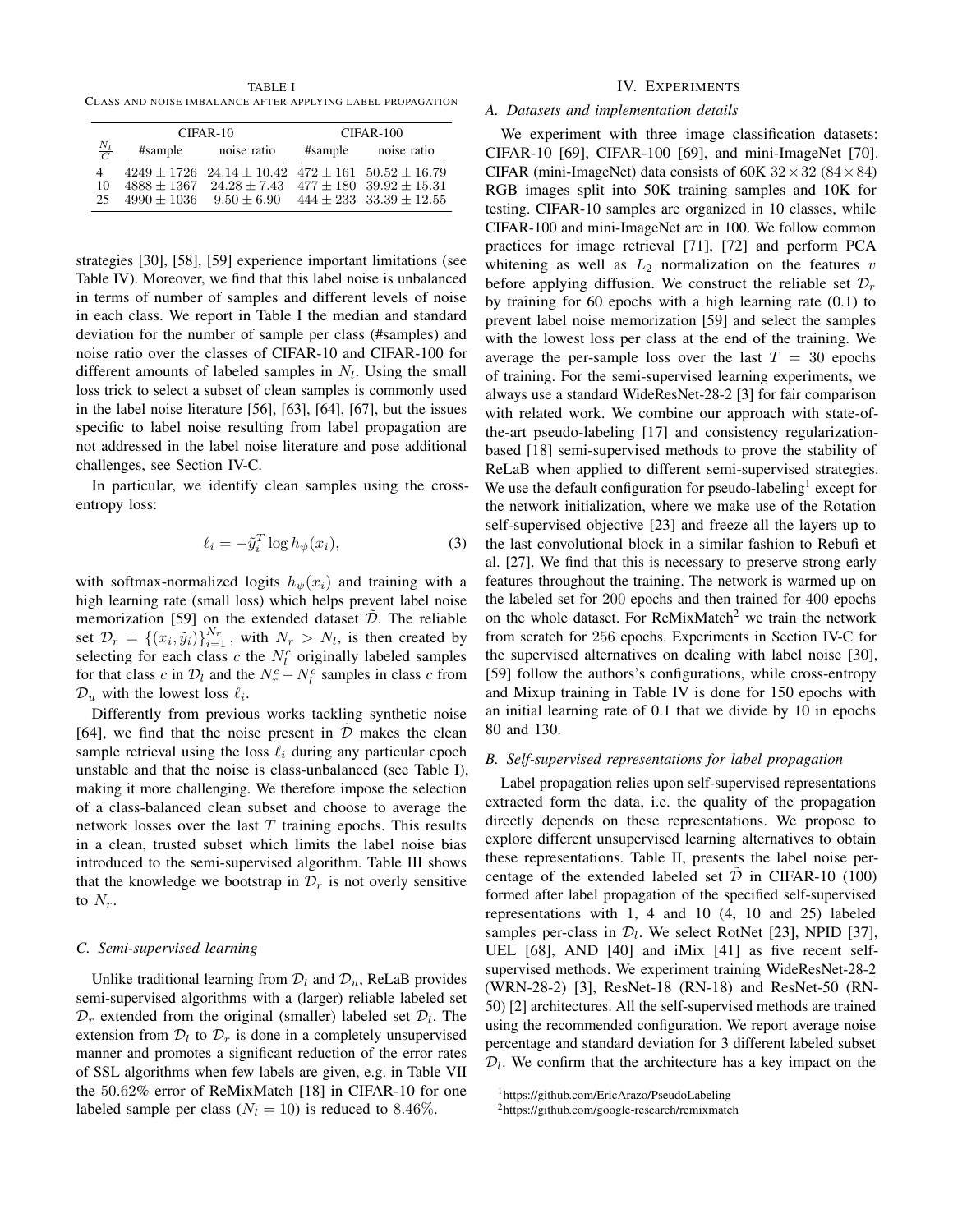TABLE II LABEL NOISE PERCENTAGE IN  $\tilde{\mathcal{D}}$  using different amounts of labeled samples per class after label propagation using different SELF-SUPERVISED METHODS AND NETWORK ARCHITECTURES. LOWER IS BETTER.

|                         |                                       |                                                          | $CIFAR-10$<br>4                                          | 10                                                       | $\overline{4}$                                           | CIFAR-100<br>10                                          | 25                                                       |
|-------------------------|---------------------------------------|----------------------------------------------------------|----------------------------------------------------------|----------------------------------------------------------|----------------------------------------------------------|----------------------------------------------------------|----------------------------------------------------------|
| RotNet [23]             | WRN-28-2                              | $67.90 \pm 8.51$                                         | $51.68 \pm 3.03$                                         | $50.09 \pm 2.55$                                         | $83.08 \pm 0.52$                                         | $76.31 \pm 0.33$                                         | $67.81 \pm 0.15$                                         |
|                         | $RN-18$                               | $66.02 \pm 5.98$                                         | $53.58 \pm 1.57$                                         | $47.60 \pm 3.51$                                         | $80.83 \pm 0.56$                                         | $73.79 \pm 0.42$                                         | $65.58 \pm 0.34$                                         |
|                         | $RN-50$                               | $80.52 + 30.08$                                          | $77.58 + 3.45$                                           | $71.07 + 1.05$                                           | $80.75 + 0.23$                                           | $72.33 + 0.15$                                           | $62.78 + 0.12$                                           |
| <b>NPID</b> [37]        | WRN-28-2                              | $68.72 \pm 1.51$                                         | $56.3 \pm 2.42$                                          | $51.35 \pm 1.55$                                         | $84.02 \pm 0.30$                                         | $76.91 \pm 0.40$                                         | $67.97 \pm 0.13$                                         |
|                         | $RN-18$                               | $59.34 \pm 7.13$                                         | $42.70 \pm 2.32$                                         | $37.14 \pm 0.48$                                         | $77.80 \pm 0.55$                                         | $69.54 \pm 0.25$                                         | $61.29 \pm 0.67$                                         |
|                         | $RN-50$                               | $59.44 \pm 3.10$                                         | $44.54 \pm 2.32$                                         | $38.13 \pm 0.63$                                         | $76.67 \pm 0.58$                                         | $68.54 \pm 0.10$                                         | $60.46 \pm 0.16$                                         |
| <b>UEL</b> [68]         | WRN-28-2                              | $60.81 \pm 6.41$                                         | $45.84 \pm 2.09$                                         | $41.30 \pm 2.00$                                         | $79.21 \pm 0.09$                                         | $71.29 \pm 0.39$                                         | $62.89 \pm 0.19$                                         |
|                         | $RN-18$                               | $52.02 \pm 7.24$                                         | $34.51 \pm 1.03$                                         | $29.84 \pm 0.78$                                         | $71.9 \pm 0.36$                                          | $63.25 \pm 0.41$                                         | $56.51 \pm 0.22$                                         |
|                         | $RN-50$                               | $49.48 + 7.66$                                           | $32.81 \pm 1.50$                                         | $28.78 \pm 1.08$                                         | $69.62 + 0.13$                                           | $60.81 \pm 0.48$                                         | $54.08 \pm 0.22$                                         |
| AND [40]                | <b>WRN-28-2</b>                       | $61.35 \pm 0.57$                                         | $46.12 \pm 4.07$                                         | $40.78 \pm 0.27$                                         | $79.38 \pm 0.37$                                         | $71.65 \pm 0.03$                                         | $63.29 \pm 0.38$                                         |
|                         | $RN-18$                               | $46.55 \pm 5.64$                                         | $28.82 \pm 1.29$                                         | $24.64 \pm 1.44$                                         | $67.48 \pm 1.04$                                         | $58.3 \pm 0.26$                                          | $51.47 \pm 0.13$                                         |
|                         | $RN-50$                               | $41.96 \pm 8.74$                                         | $24.34 \pm 0.94$                                         | $21.28 \pm 0.75$                                         | $66.25 \pm 0.33$                                         | $56.6 \pm 0.52$                                          | $46.31 \pm 0.15$                                         |
| $i$ Mix [41]<br>N-pairs | <b>WRN-28-2</b><br>$RN-18$<br>$RN-50$ | $53.75 \pm 2.58$<br>$46.25 \pm 6.11$<br>$38.14 \pm 8.34$ | $37.06 \pm 2.40$<br>$18.55 \pm 1.81$<br>$16.93 \pm 1.73$ | $31.27 \pm 0.27$<br>$14.51 \pm 2.35$<br>$13.72 \pm 1.70$ | $76.26 \pm 0.60$<br>$49.74 \pm 1.20$<br>$45.49 \pm 1.04$ | $64.92 \pm 0.18$<br>$42.90 \pm 0.39$<br>$39.41 \pm 0.08$ | $57.95 \pm 0.45$<br>$39.17 \pm 0.26$<br>$35.75 \pm 0.26$ |

TABLE III SENSITIVITY OF SEMI-SUPERVISED METHODS TO DIFFERENT AMOUNTS OF BOOTSTRAPPED SAMPLES PER CLASS  $(\frac{N_r}{c})$  considering an initial 4 LABELED SAMPLES PER CLASS ( $\frac{N_l}{c} = 4$ ). WE REPORT LABEL NOISE

PERCENTAGE IN  $\mathcal{D}_r$  and final error rates after semi-supervised TRAINING.

|                                         | $CIFAR-10$                |       | $CIFAR-100$   |           |
|-----------------------------------------|---------------------------|-------|---------------|-----------|
| $\frac{N_r}{C}$                         | Noise $(\%)$<br>SSL error |       | Noise $(\% )$ | SSL error |
| 25                                      | 0.40                      | 12.12 | 25.48         | 51.90     |
| $\begin{array}{c} 50 \\ 75 \end{array}$ | 0.60                      | 9.18  | 30.20         | 51.43     |
|                                         | 1.07                      | 8.76  | 33.51         | 50.65     |
| 100                                     | 1.30                      | 8.79  | 35.69         | 51.14     |

label noise percentage, which agrees with previous observations on the quality benefits of self-supervised features from larger architectures [11], [41]. We find that using diffusion on features learned using the iMix algorithm promotes the lowest amount of noise and adopt it together with a ResNet-50 in the subsequent experiments.

#### *C. Dealing with noisy labels*

We analyze the importance of the selected number of samples  $N_r$  over the label noise percentage in the extended reliable subset  $\mathcal{D}_r$  and semi-supervised performance (using ReMixMatch (RMM) [18]). Table III shows how, a balance has to be found between a sufficient amount of bootstrapped samples and a low noise ratio. Increasing the number of samples in  $\mathcal{D}_r$  is beneficial up to 100 samples per class, where adding more does not compensate the higher noise percentage. Based on this experiment and the typical amounts of labeled samples needed to perform successful SSL [14], [15], [17], [35], we choose a conservative  $N_r = 500 (4000)$  for CIFAR-10 (100) for further experiments.

Since  $\overline{D}$  is corrupted with label noise, it is reasonable to expect that supervised alternatives on dealing with label noise [30], [59] could help combat this label noise. Table IV compares our proposed approach against training on  $\overline{\mathcal{D}}$  with

TABLE IV LEARNING FROM  $\hat{\mathcal{D}}$  CONSTRUCTED FROM 4 LABELED SAMPLES PER CLASS ON CIFAR-10 ( $N_l = 40$ ) and CIFAR-100 ( $N_l = 400$ ). Error rates

|                        | CIFAR-10 | CIFAR-100 |
|------------------------|----------|-----------|
| CE.                    | 22.64    | 59.88     |
| M [30]                 | 21.27    | 57.92     |
| DB [59]                | 14.84    | 55.07     |
| <b>ELR</b> [58]        | 17.39    | 47.95     |
| Ret. score + PL $[17]$ | 17.55    | 54.19     |
| $ReLaB + PL$ [17]      | 12.38    | 53.58     |
| $ReLaB + RMM$ [18]     | 6.68     | 43.53     |



Fig. 2. Labeled samples used for the 1 sample per class study on CIFAR-10 and taken from [19], ordered from top to bottom from most representative to least representative.

standard cross-entropy (CE) and label noise robust methods such as Mixup (M) [30], the Dynamic Bootstrapping (DB) loss correction method [59] and the Early Regularization (ELR) strategy [58]. We also report using the retrieval score (Ret. score) from the label propagation (max  $F_{ic}$  in eq. 2) instead of ReLaB for selecting the trusted subset. In the presence of label noise in  $\tilde{D}$ , we show in Table IV that for both CIFAR-10 and CIFAR-100, ReLaB + ReMixMatch (RMM) outperforms supervised label noise alternatives by reaching lower error rates when training on  $\mathcal{D}$ .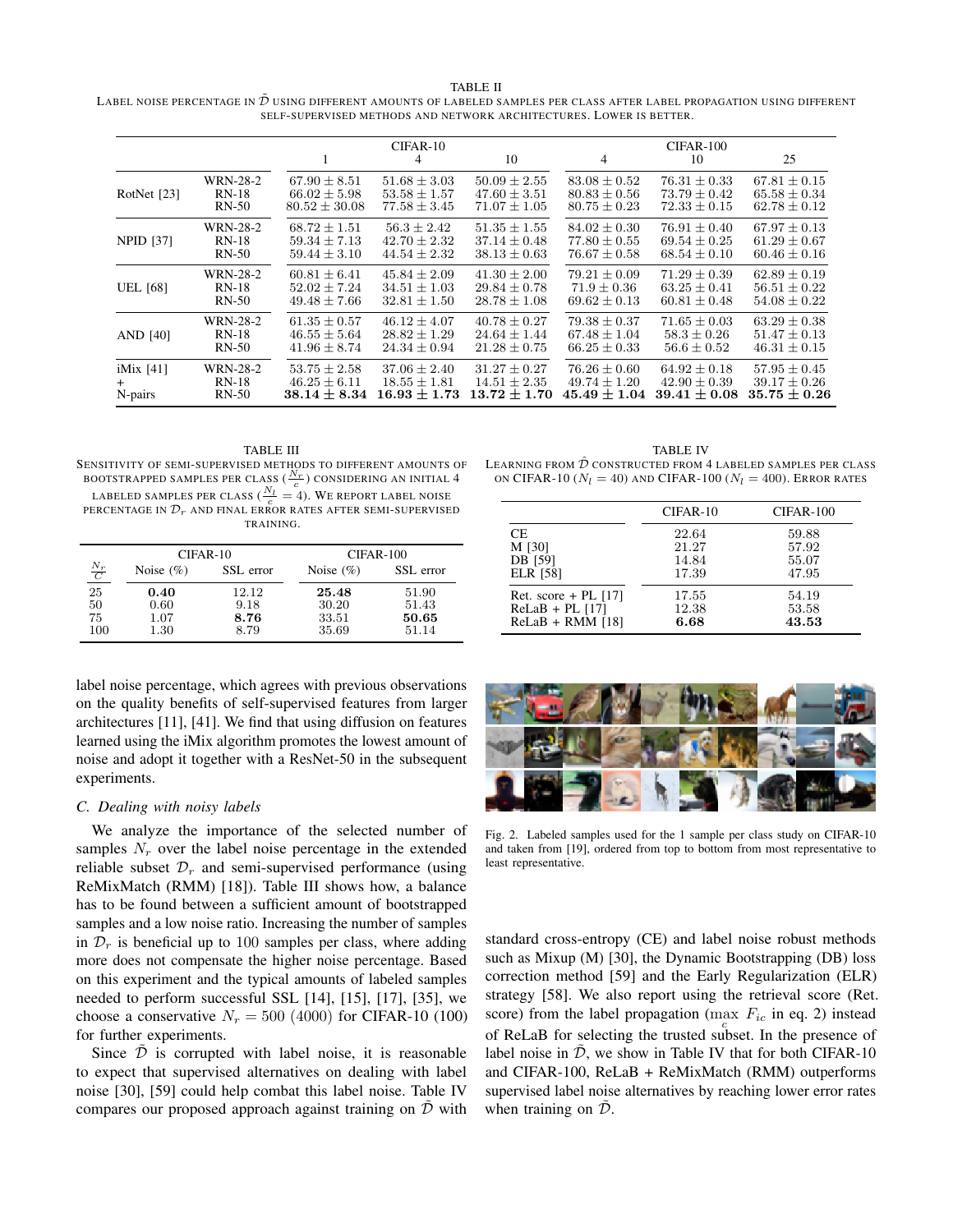TABLE V RELAB FOR SEMI-SUPERVISED LEARNING ON CIFAR-10 AND CIFAR-100 WITH VERY LIMITED AMOUNTS OF LABELED DATA. ERROR RATES. WE MARK WITH † THE METHODS WE RUN OURSELVES. OTHER RESULTS ARE FROM [19] OR [26]. BOLD DENOTES BEST.

|                                  | CIFAR-10                             |                                     |                                     | $CIFAR-100$                         |                                    |                                      |                                      |                                    |
|----------------------------------|--------------------------------------|-------------------------------------|-------------------------------------|-------------------------------------|------------------------------------|--------------------------------------|--------------------------------------|------------------------------------|
| Labeled samples                  | 10                                   | 40                                  | 100                                 | 250                                 | 100                                | 400                                  | 1000                                 | 2500                               |
| $\pi$ -model [73]                |                                      |                                     | $\overline{\phantom{a}}$            | $54.26 \pm 3.97$                    |                                    |                                      | $\overline{\phantom{0}}$             | $57.25 \pm 0.48$                   |
| MT [15]<br>PL [17]†              |                                      |                                     |                                     | $32.32 \pm 2.30$                    |                                    |                                      |                                      | $53.91 \pm 0.57$                   |
|                                  | $55.61 \pm 5.28$                     | $29.65 \pm 5.71$                    | $12.83 \pm 0.68$                    | $12.00 \pm 0.32$                    | $88.23 \pm 0.32$                   | $67.57 + 0.58$                       | $55.20 \pm 0.69$                     | $45.42 + 0.68$                     |
| MM [14]<br>UDA [74]              |                                      | $47.54 + 11.50$                     |                                     | $11.05 + 0.86$                      |                                    | $67.61 \pm 1.32$                     |                                      | $39.94 + 0.37$                     |
|                                  |                                      | $29.05 + 5.93$                      |                                     | $8.82 + 1.08$                       |                                    |                                      |                                      |                                    |
| $RMM$ [18] $\dagger$             | $58.80 \pm 1.98$                     | $31.36 \pm 4.37$                    | $22.56 \pm 2.58$                    | $7.80 \pm 0.83$                     | $81.18 \pm 2.36$                   | $57.44 + 2.53$                       | $44.11 \pm 1.51$                     | $36.66 \pm 0.33$                   |
| En $AET$ [26]                    |                                      |                                     | 9.35                                | $7.60 + 0.34$                       |                                    |                                      | 58.73                                |                                    |
| $ReLaB + PL+$<br>$ReLaB + RMM^+$ | $29.89 \pm 3.64$<br>$22.34 \pm 4.92$ | $12.38 \pm 0.78$<br>$8.23 \pm 1.38$ | $11.38 \pm 0.64$<br>$6.89 \pm 0.18$ | $10.68 \pm 0.66$<br>$6.71 \pm 0.20$ | $68.04 + 2.52$<br>$62.02 \pm 2.77$ | $53.58 \pm 1.20$<br>$44.09 \pm 0.51$ | $48.79 \pm 0.82$<br>$39.58 \pm 0.70$ | $43.84 + 0.72$<br>$35.19 \pm 0.74$ |
|                                  |                                      |                                     |                                     |                                     |                                    |                                      |                                      |                                    |

TABLE VI EFFECT OF RELAB ON MINI-IMAGENET WITH VERY LIMITED AMOUNTS OF LABELED DATA AND  $N_r = 4000$ . ERROR RATES.

| Labeled samples | 100            | 400            | 1000           | 2500           |
|-----------------|----------------|----------------|----------------|----------------|
| PL [17]         | $90.89 + 0.62$ | $85.00 + 0.94$ | $75.47 + 0.52$ | $55.10 + 1.52$ |
| $ReLaB + PI.$   | $76.25 + 0.80$ | $66.66 + 0.54$ | $60.82 + 1.04$ | $52.39 + 1.03$ |

TABLE VII ERROR RATES FOR 1 SAMPLE PER CLASS ON CIFAR-10 WITH DIFFERENT LABELED SETS. WE RUN ALL THE METHODS OURSELVES EXCEPT FOR FIXMATCH [19]. KEY: MR (MOST REPRESENTATIVE), LR (LESS REPRESENTATIVE), NR (NOT REPRESENTATIVE).

|                 | MR    | LR    | NR.   |
|-----------------|-------|-------|-------|
| ReMixMatch [18] | 50.62 | 62.57 | 90.00 |
| FixMatch [19]   | 22.00 | 35.00 | 90.00 |
| $ReLaB + PL$    | 19.86 | 32.38 | 79.9  |
| $ReLaB + RMM$   | 8.46  | 21.75 | 78.25 |

## *D. Semi-supervised learning with ReLaB*

Table V presents the benefits of ReLaB for semi-supervised learning, showing great improvements for both PL [17] and ReMixMatch (RMM) [18] when paired with ReLaB. Our focus is on very low levels of labeled samples as semi-supervised methods [18] already achieve very good performance with larger numbers of labeled samples. We further study the 1 sample per class scenario in Section IV-E.

Table VI demonstrates the scalability of our approach to higher resolution images by evaluating ReLaB + PL [17] on mini-ImageNet [70]. Due to GPU memory constrains, we use ResNet-18 instead of ResNet-50 to train iMix with an acceptable batch size for the mini-ImageNet experiments.

Further evaluation shows that the proposed method gives a significant performance improvement compared to the next best tested approach [18] (one sided t-test,  $p < 0.05$ ), except for CIFAR10 in the 25 samples per class configuration where the low number of measurements did not allow us to demonstrate a significant difference ( $p = 0.07$ ).

## *E. Very low levels of labeled samples*

The high standard deviation using 1 sample per class  $(N_l = 10)$  in CIFAR-10 (Table V) motivates the proposal of a more reasonable method to compare against other approaches. To this end, Sohn et al. [19] proposed 8 different labeled

subsets for 1 sample per class in CIFAR-10, ordered from more representative to less representative, we reduce the experiments to 3 subsets: the most representative, the least representative, and one in the middle. Figure 2 shows the selected subsets; the exact sample ids are available together with our code for easy reproduction.

Table VII reports the performance for each subset and compares against FixMatch [19] and ReMixMatch [18]. Note that the results obtained for the less representative samples reflect the results that can be expected on average when drawing labeled samples randomly. In the case of the not representative subset, ReLaB enables the semi-supervised learning algorithms to converge better than a random guess. We find that for CIFAR-100 and mini-ImageNet, runs accross different initial labeled samples are more consistent and a comparison to other methods can be made even when drawing the labeled samples at random.

#### V. CONCLUSION

ReLaB leverages methods from different vision tasks (image retrieval, self-supervised feature learning, label noise for image classification) to propose an unsupervised bootstrapping of additional labeled samples which can in term be used to enhance any semi-supervised learning algorithm. We demonstrate the direct impact of better unsupervised features for the performance of ReLaB and the relevance of our reliable sample selection. Using the extended amount of supervision of ReLaB's reliable set, we enable semi-supervised algorithms to reach remarkable and stable accuracies with very few labeled samples on standard datasets. The extremely low levels of labeled samples we consider in this paper  $\left($  < 25 per class) addresses a gap in the semi-supervised literature, which otherwise perform on par with supervised learning for moderate levels of labeled samples ( $> 25$  per class). Direct applications of ReLaB would include scenarios where the annotation of images is very time consuming or requiring expert annotators for example for medical imaging.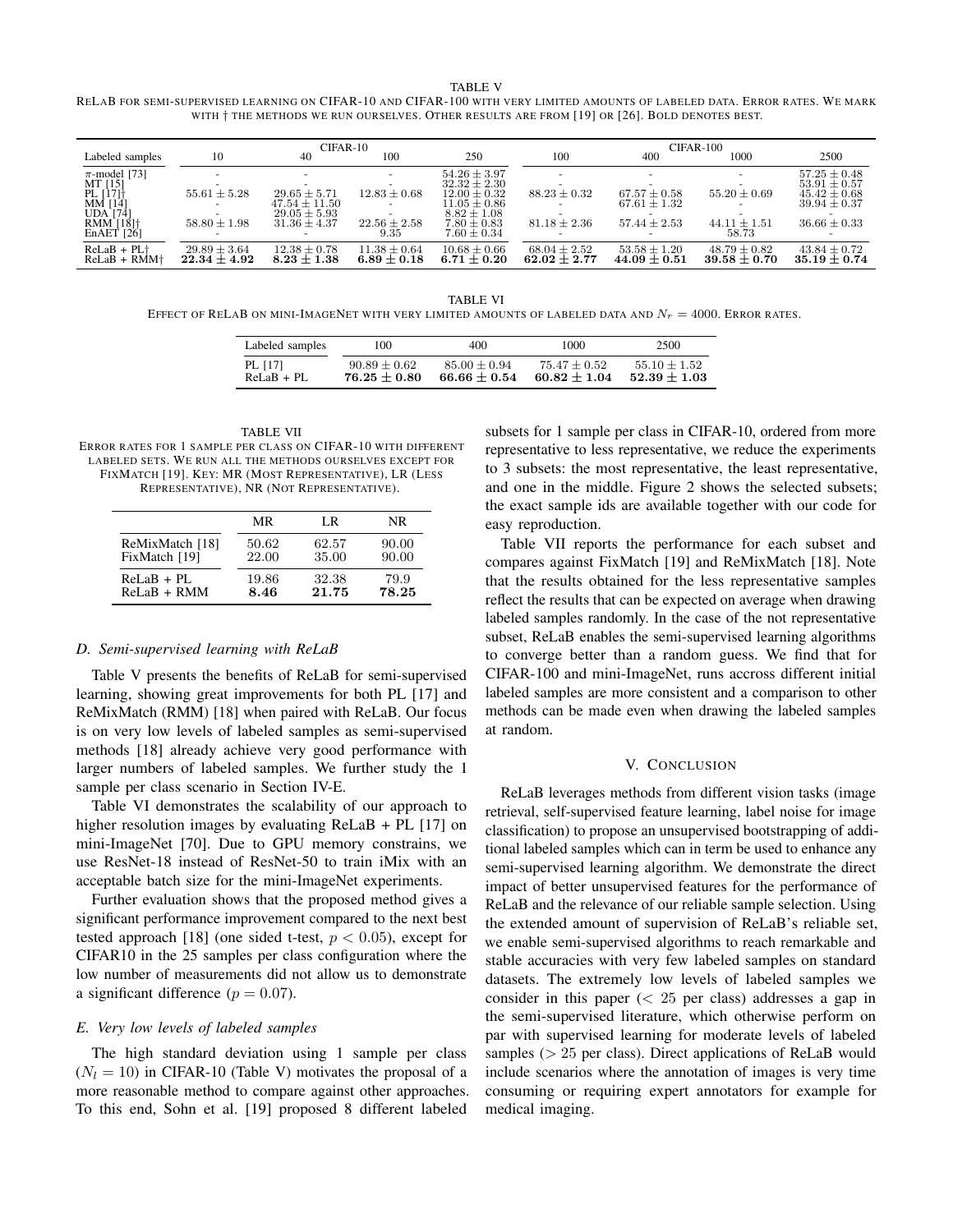#### ACKNOWLEDGEMENTS

This publication has emanated from research conducted with the financial support of Science Foundation Ireland (SFI) under grant number [SFI/15/SIRG/3283] and [SFI/12/RC/2289\_P2] as well as from the Department of Agriculture, Food and Marine on behalf of the Government of Ireland under Grant Number [16/RC/3835].

#### **REFERENCES**

- [1] L.-C. Chen, Y. Zhu, G. Papandreou, F. Schroff, and H. Adam, "Encoder-Decoder with Atrous Separable Convolution for Semantic Image Segmentation," in *European Conference on Computer Vision (ECCV)*, 2018.
- [2] H. Kaiming, Z. Xiangyu, R. Shaoqing, and S. Jian, "Deep Residual Learning for Image Recognition," in *IEEE Conference on Computer Vision and Pattern Recognition (CVPR)*, 2015.
- [3] S. Zagoruyko and N. Komodakis, "Wide residual networks," *arXiv: 1605.07146*, 2016.
- [4] D. Damen, H. Doughty, G. Farinella, S. Fidler, A. Furnari, E. Kazakos, D. Moltisanti, J. Munro, T. Perrett, W. Price, and M. Wray, "Scaling Egocentric Vision: The EPIC-KITCHENS Dataset," in *European Conference on Computer Vision (ECCV)*, 2018.
- [5] R. Krishna, Y. Zhu, O. Groth, J. Johnson, K. Hata, J. Kravitz, S. Chen, Y. Kalantidis, L.-J. Li, D. Shamma, M. Bernstein, and F.-F. Li, "Visual Genome: Connecting Language and Vision Using Crowdsourced Dense Image Annotations," *arXiv: 1602.07332*, 2016.
- [6] N. Xu, L. Yang, Y. Fan, J. Yang, D. Yue, Y. Liang, B. Price, S. Cohen, and T. Huang, "YouTube-VOS: Sequence-to-Sequence Video Object Segmentation," in *European Conference on Computer Vision (ECCV)*, 2018.
- [7] P. Zhu, L. Wen, X. Bian, L. Haibin, and Q. Hu, "Vision Meets Drones: A Challenge," *arXiv: 1804.07437*, 2018.
- [8] A. Zamir, A. Sax, W. Shen, L. Guibas, J. Malik, and S. Savarese, "Taskonomy: Disentangling task transfer learning," in *IEEE Conference on Computer Vision and Pattern Recognition (CVPR)*, 2018.
- [9] M. Douze, A. Szlam, B. Hariharan, and H. Jegou, "Low-shot learning with large-scale diffusion," in *IEEE Conference on Computer Vision and Pattern Recognition (CVPR)*, 2018.
- [10] A. Oliver, A. Odena, C. Raffel, E. D. Cubuk, and I. Goodfellow, "Realistic evaluation of deep semi-supervised learning algorithms," in *Advances in Neural Information Processing Systems (NeuRIPS)*, 2018.
- [11] A. Kolesnikov, X. Zhai, and L. Beyer, "Revisiting self-supervised visual representation learning," in *IEEE Conference on Computer Vision and Pattern Recognition (CVPR)*, 2019.
- [12] W. Li, L. Wang, W. Li, E. Agustsson, and L. Van Gool, "WebVision Database: Visual Learning and Understanding from Web Data," *arXiv: 1708.02862*, 2017.
- [13] "Generative Adversarial Networks and Markov Random Fields for oversampling very small training sets," *Expert Systems with Applications*, 2021.
- [14] D. Berthelot, N. Carlini, I. Goodfellow, N. Papernot, A. Oliver, and C. Raffel, "MixMatch: A Holistic Approach to Semi-Supervised Learning," in *Advances in Neural Information Processing Systems (NeuRIPS)*, 2019.
- [15] A. Tarvainen and H. Valpola, "Mean teachers are better role models: Weight-averaged consistency targets improve semi-supervised deep learning results," in *Advances in Neural Information Processing Systems (NeurIPS)*, 2017.
- [16] W. Shi, Y. Gong, C. Ding, Z. MaXiaoyu Tao, and N. Zheng, "Transductive Semi-Supervised Deep Learning using Min-Max Features," in *European Conference on Computer Vision (ECCV)*, 2018.
- [17] E. Arazo, D. Ortego, P. Albert, N. O'Connor, and K. McGuinness, "Pseudo-Labeling and Confirmation Bias in Deep Semi-Supervised Learning," *arXiv: 1908.02983*, 2019.
- [18] D. Berthelot, N. Carlini, E. Cubuk, A. Kurakin, K. Sohn, H. Zhang, and C. Raffel, "ReMixMatch: Semi-Supervised Learning with Distribution Matching and Augmentation Anchoring," in *International Conference on Learning Representations (ICLR)*, 2020.
- [19] K. Sohn, D. Berthelot, C.-L. L, Z. Zhang, N. Carlini, E. Cubuk, A. Kurakin, H. Zhang, and C. Raffel, "FixMatch: Simplifying Semi-Supervised Learning with Consistency and Confidence," *arXiv: 2001.07685*, 2020.
- [20] Y. M. Asano, C. Rupprecht, and A. Vedaldi, "Self-labelling via simultaneous clustering and representation learning," in *International Conference on Learning Representations (ICLR)*, 2020.
- [21] C. Doersch, A. Gupta, and A. Efros, "Unsupervised Visual Representation Learning by Context Prediction," in *IEEE International Conference on Computer Vision (ICCV)*, 2015.
- [22] Z. Feng, C. Xu, and D. Tao, "Self-Supervised Representation Learning by Rotation Feature Decoupling," in *IEEE Conference on Computer Vision and Pattern Recognition (CVPR)*, 2019.
- [23] S. Gidaris, P. Singh, and N. Komodakis, "Unsupervised Representation Learning by Predicting Image Rotations," in *International Conference on Learning Representations (ICLR)*, 2018.
- [24] T. Chen, S. Kornblith, M. Norouzi, and G. Hinton, "A simple framework for contrastive learning of visual representations," in *International Conference on Machine Learning (ICML)*, 2020.
- [25] R. Zhang, P. Isola, and A. A. Efros, "Colorful image colorization," in *European Conference on Computer Vision (ECCV)*, 2016.
- [26] W. Xiao, K. Daisuke, L. Jiebo, and Q. Guo-Jun, "EnAET: Self-Trained Ensemble AutoEncoding Transformations for Semi-Supervised Learning," *arXiv: 1911.09265*, 2019.
- [27] S.-A. Rebuffi, S. Ehrhardt, K. Han, A. Vedaldi, and A. Zisserman, "Semi-Supervised Learning with Scarce Annotations," *arXiv: 1905.08845*, 2019.
- [28] T. Miyato, S. Maeda, S. Koyama, and S. Ishii, "Virtual Adversarial Training: A Regularization Method for Supervised and Semi-Supervised Learning," *IEEE Transactions on Pattern Analysis and Machine Intelligence (TPAMI)*, 2017.
- [29] V. Verma, A. Lamb, J. Kannala, Y. Bengio, and D. Lopez-Paz, "Interpolation Consistency Training for Semi-Supervised Learning," in *International Joint Conferences on Artificial Intelligence (IJCAI)*, 2019.
- [30] H. Zhang, M. Cisse, Y. Dauphin, and D. Lopez-Paz, "mixup: Beyond Empirical Risk Minimization," in *International Conference on Learning Representations (ICLR)*, 2018.
- [31] J. Bridle, A. Heading, and D. MacKay, "Unsupervised Classifiers, Mutual Information and'Phantom Targets," in *Advances in Neural Information Processing Systems (NeurIPS)*, 1992.
- [32] L. Dong-Hyun, "Pseudo-Label : The Simple and Efficient Semi-Supervised Learning Method for Deep Neural Networks," *International Conference on Machine Learning Workshops (ICMLW)*, 2013.
- [33] W. Shi, Y. Gong, C. Ding, Z. Ma, X. Tao, and N. Zheng, "Transductive Semi-Supervised Deep Learning Using Min-Max Features," in *European Conference on Computer Vision (ECCV)*, 2018.
- [34] Y. Li, L. Liu, and R. Tan, "Certainty-Driven Consistency Loss for Semisupervised Learning," *arXiv: 1901.05657*, 2019.
- [35] A. Iscen, G. Tolias, Y. Avrithis, and O. Chum, "Label propagation for deep semi-supervised learning," in *IEEE Conference on Computer Vision and Pattern Recognition (CVPR)*, 2019.
- [36] M. Noroozi and P. Favaro, "Unsupervised learning of visual representations by solving jigsaw puzzles," in *European Conference on Computer Vision (ECCV)*, 2016.
- [37] Z. Wu, Y. Xiong, S. X. Yu, and D. Lin, "Unsupervised feature learning via non-parametric instance discrimination," in *IEEE Conference on Computer Vision and Pattern Recognition (CVPR)*, 2018.
- [38] M. Caron, P. Bojanowski, A. Joulin, and M. Douze, "Deep clustering for unsupervised learning of visual features," in *Proceedings of the European Conference on Computer Vision (ECCV)*, 2018.
- [39] L. Zhang, G.-J. Qi, L. Wang, and J. Luo, "Aet vs. aed: Unsupervised representation learning by auto-encoding transformations rather than data," in *IEEE Conference on Computer Vision and Pattern Recognition (CVPR)*, 2019.
- [40] H. Jiabo, D. Qi, G. Shaogang, and Z. Xiatian, "Unsupervised Deep Learning by Neighbourhood Discovery," in *International Conference on Machine Learning (ICML)*, 2019.
- [41] K. Lee, Y. Zhu, K. Sohn, C.-L. Li, J. Shin, and H. Lee, "i-Mix: A Strategy for Regularizing Contrastive Representation Learning," in *International Conference on Learning Representations (ICLR)*, 2021.
- [42] M. Donoser and H. Bischof, "Diffusion Processes for Retrieval Revisited," in *IEEE Conference on Computer Vision and Pattern Recognition (CVPR)*, 2013.
- [43] M. Szummer and J. Tommi, "Partially labeled classification with Markov random walks," in *Advances in Neural Information Processing Systems (NeurIPS)*, 2002.
- [44] D. Zhou, O. Bousquet, T. N. Lal, J. Weston, and B. Scholkopf, "Learning with Local and Global Consistency," in *International Conference on Neural Information Processing Systems (NeurIPS)*, 2003.